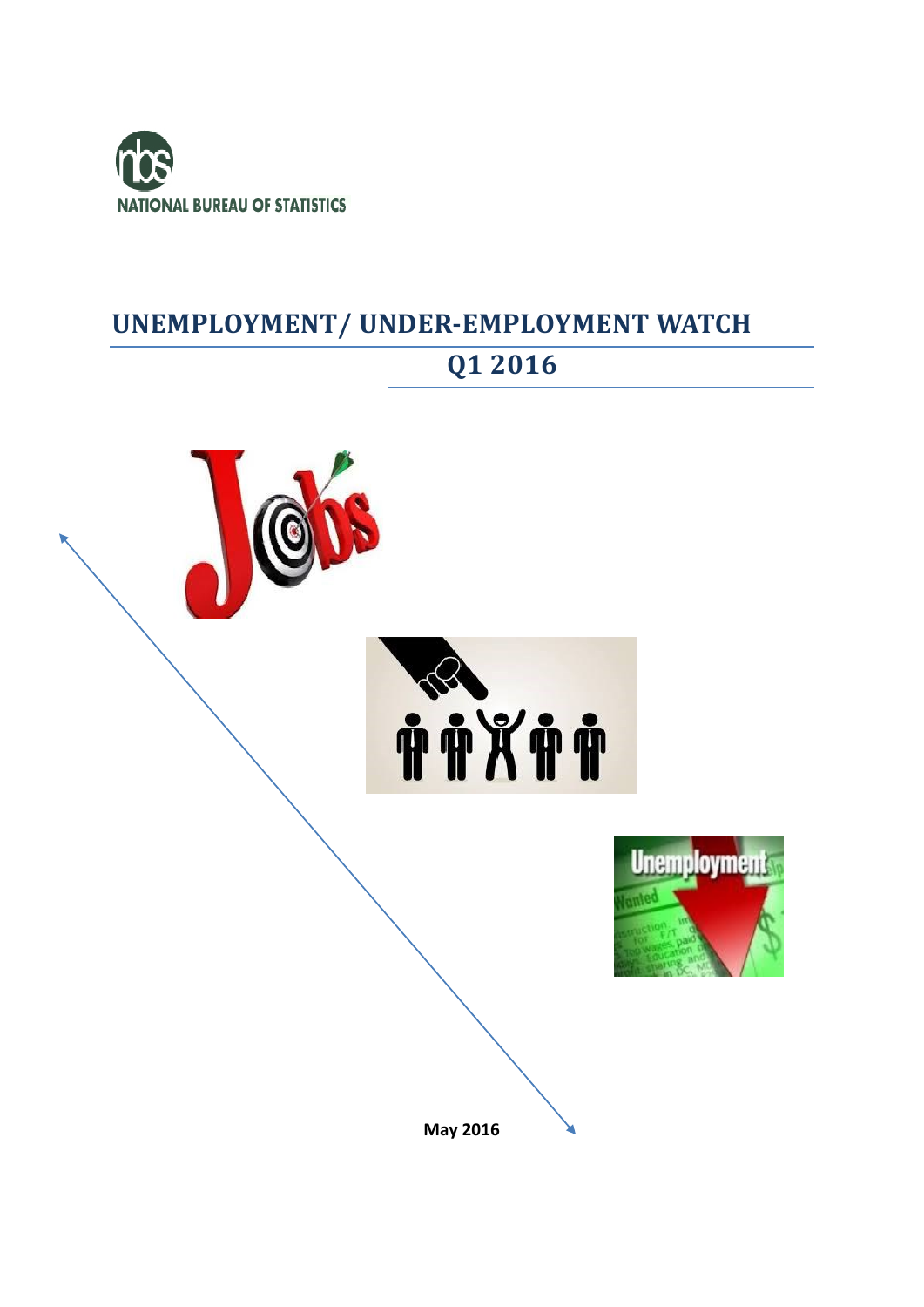#### **BRIEF METODOLOGY**

In computing the unemployment rate, the total population is divided into labour force (currently active) and non-labourforce (not currently active). **The labour force population covers all persons aged 15 to 64 years**. The **definition of unemployment therefore covers persons(aged 15–64) who during the reference period were currently available for work, actively seeking for work but were without work**. A person is regarded as **employed if he/she is engaged in the production of goods and services,** thereby contributing to the Gross Domestic Product (GDP) in a legitimate manner, which is a component of the national accounts **and receives any form or amount of compensation for that activity.** The category of persons considered **not in the labour force include those not between 15-64(economic active population) as well as those within the economically active population i.e 15-64, who are unable to work, not actively seeking for work or choose not to work and/or are not available for work**. Examples of these are voluntary full time housewives, underage children 14 and below, adults above 65, full time students, those in active military service, physically challenged and incapacitated persons whose incapitation prevents them from working. Growth in the labour force therefore fluctuates and depends on the decisions by members of the economically activate population on whether to work or not which varies across different cultures, religion, as well as various academic, economic and family considerations.

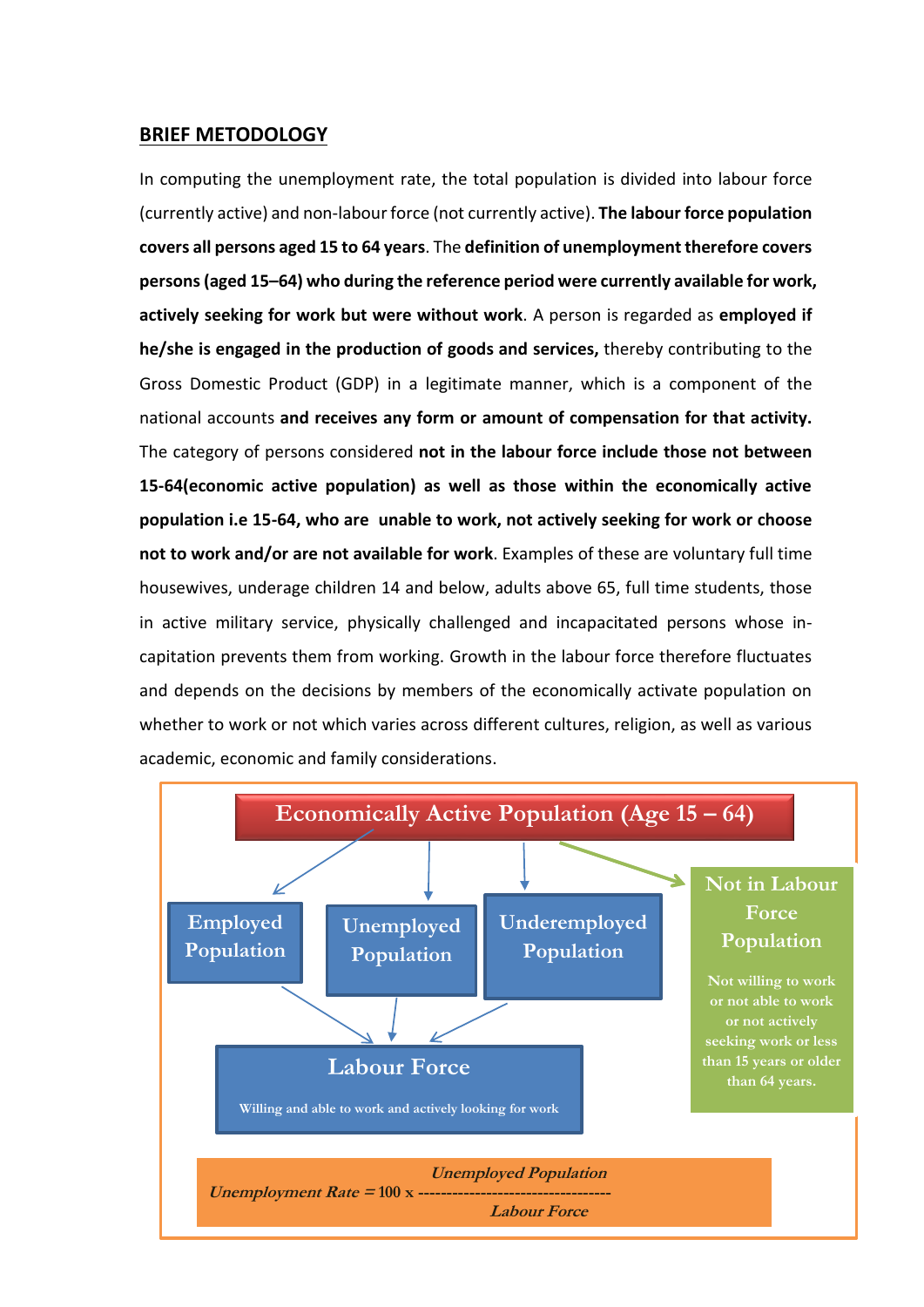There is no standard definition of unemployment as various countries adopt definitions to suit their local priorities. Virtually all countries however use the International Labour Organization (ILO) definition, or a variant of it to compute unemployment. The ILO definition covers persons aged 15–64 who during the reference period (usually the week preceding the survey period for at least one hour), were available for work, actively seeking for work, but were unable to find work.

**The Nigerian National Bureau of Statistics like most countries in the world now uses a variant of the ILO definition** such that the unemployment is the proportion of those in the labour force **(not in the entire economic active population, nor the entire Nigerian population)** who were actively looking for work but could not find work for at least 20 hours during the reference period to the total currently active (labour force) population. Accordingly you are unemployed if you did absolutely nothing at all or did something but not for up to 20 hours in a week. **Underemployment however occurs if you work less than full time which is 40 hours but work at least 20 hours on average a week and /or if you work full time but are engaged in an activity that underutilizes your skills, time and educational qualifications.** Accordingly rural farmers only farming seasonally will be considered underemployed if they only work on their farms during the planting and harvests period and do nothing in between. If farmers are however working in dry and wet season as is the case recently they will be considered involved in full employment. This applies to drivers, cook, bankers, teachers etc who in most case work well over 40 hours and hence are considered fully employed as their working hours and often skills meet the adopted methodology. It is important to note that the pervasive **international definition of unemployment, underemployment or employment is not a function of the quantity/suitability of wages earned, nor on whether the person involved in a particular job or economic activity is looking for another job or unhappy with his current job. Rather employment, underemployment and unemployment are treated as a function of a person's involvement or otherwise in economic activity even if that activity is aimed at making ends meet.** The suitability of wages is covered under other quality of living standards indicators such as poverty etc and not in determining whether one is employed, unemployed or underemployed which is a function of economic engagement.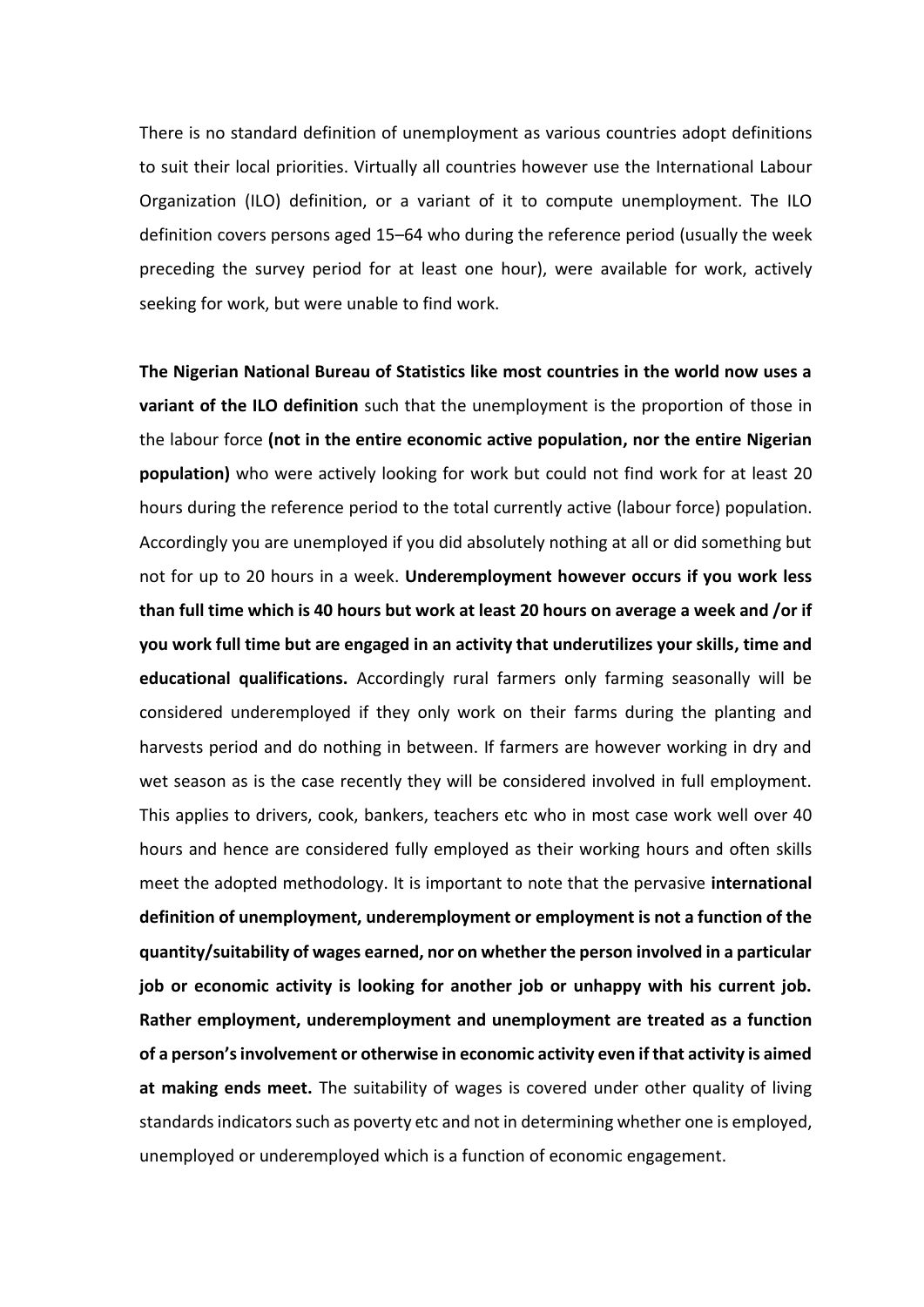### **Highlights of Unemployment and Underemployment in Q1 2016**

The **economically active population or working age population** (persons within ages 15- 64) increased from **105.02 million in Q4 2015 to 106.0 million in Q1 2016.** 

In Q1 2016, **the labour force population (i.e. those within the working age population willing, able and actively looking for work)** increased to **78.4 million from 76.9million** in Q4 2015, representing in an increase in the labour force by 1.99%. This means an additional 1,528,647 economically active persons within 15-64 entered the labour force i.e. were able and willing and actively looking for work between January 1 and March 31 2016. This consisted of newly qualified graduates, new entrants into the economically active population (became 15 in Q1 2016) actively seeking work and previous members of the economically active population that choose not to work for whatever reasons in earlier periods. The number of those not willing or able, or not actively looking to work in the economically active population however declined to 27.5 million in Q1 2016 from 28.06 million in Q4 2015 meaning about 0.55 mn people in the working age population that choose not to work in Q4 2015 decided to work in Q1 2016 thereby adding to the labour force. This represents the third consecutive decline in the number of people not willing to work in the economically active population.

Within the same period**, the total number in full time employment (did any form of work for at least 40 hours) decreased by 528,148 persons or 0.97%.** This consists of people who lost their jobs and were either forced or for various reasons chose to move from full time employment to underemployment. Further analysis shows that the drop in full time employment between Q4 2015 and Q1 2016 was predominantly those within the ages 15- 24 years accounting for a decline of 0.56mn followed by ages 55-64 years (decline of 0.09mn), ages 45-54 years (decline of 0.06mn) and ages 35-44 years (decline of 0.02mn). On the other hand, the number of those in full time employment between Q4 2015 and Q1 2016, within ages 25-34 increased by 0.22mn.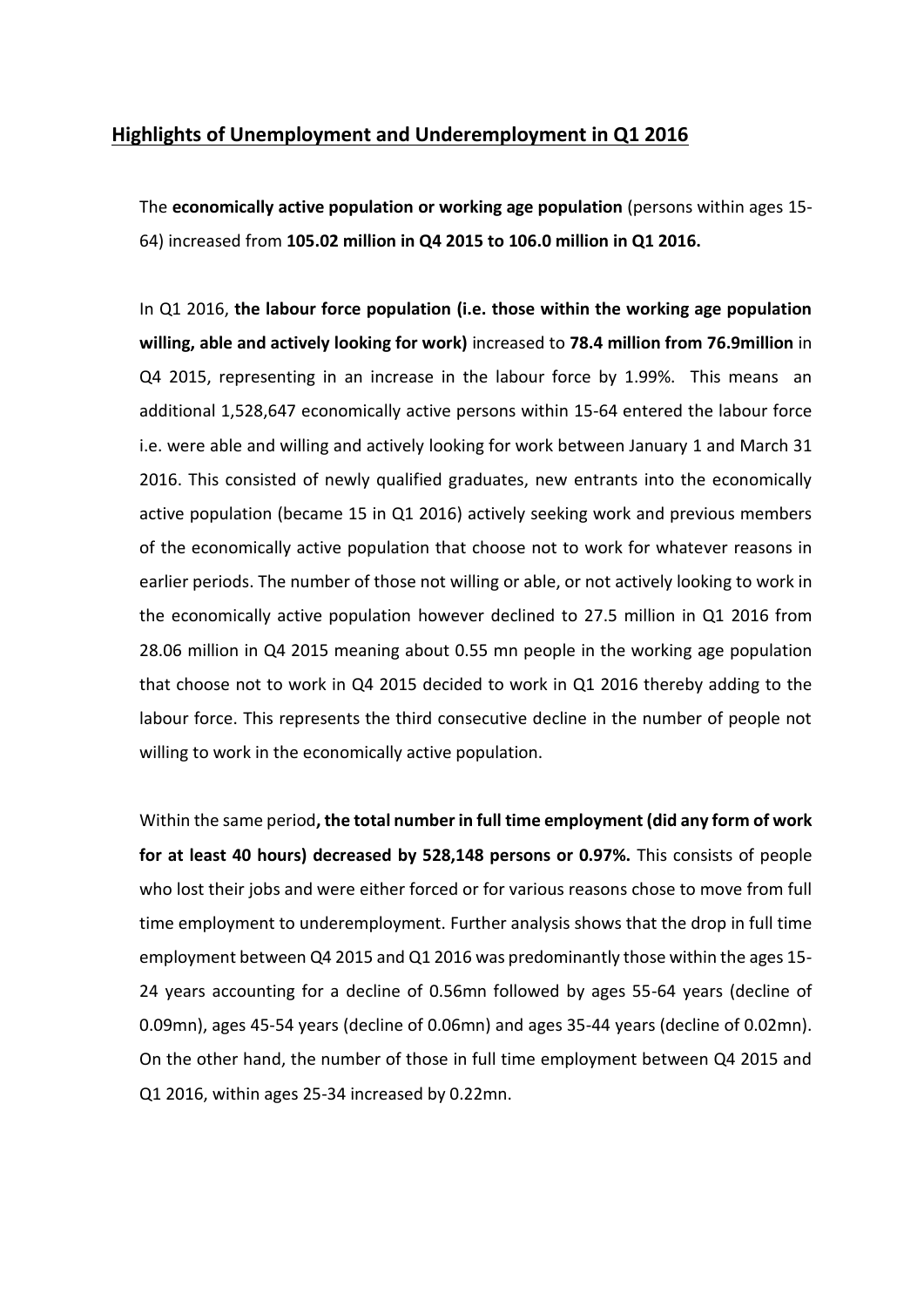With an economically active or working age population of 106.0mn and labour force population of 78.4mn in Q1 2016, this means 27.5mn persons within the economically active or working age population decided not to work for various reasons in Q1 2016 compared to 28.06mn in Q4 2015 and consequently are not part of the labour force and cannot be technically considered unemployed or underemployed, even though they were not working. (You have to want to be willing to work and actively seeking work before you can be considered unemployed)

Against this backdrop, the **number of underemployed in the labour force (those working but doing largely menial work or jobs not commensurate with their qualifications or not fully engaged and merely working for few hours-less than 20hours)** during the review quarter however, increased by 607,613 persons resulting in an increase in the **underemployment rate to 19.1% in Q1 2016 (15.02mn persons) from 18.7% (14.41mn) in Q4 2015**. This increase in underemployment is in line with an increasing trend of informal sector job creation outpacing formal sector job creation forcing people to settle for less preferred underemployment, but it also included those that choose to work fewer hours or not be engaged in work full time for various reasons.

Within the same period, the **number of unemployed in the labour force, increased by 1,449,18 persons (increase of 518,000 between Q3 and Q4 2015)** between Q4 2015 and Q1 2016 resulting in an **increase in the unemployment rate to 12.1% in Q1 2016 from 10.4% in Q4 2015, 9.9% in Q3 2015 and 8.2% in Q2 2015**. Nigeria was therefore unable to create the 1.5mn jobs required between Q4 2015 and Q1 2016 to keep the unemployment rate constant at 10.4% in Q4 2015. (**Using NBS previous methodology, unemployment rate would have been 31.2% in Q1 2016, from 29.2% in Q4 2015, 27.3% in Q3 2015, 26.5% in Q2 2015, 24.2% Q1 2015, 23.9% in 2011 and 21,4% in 2010.)**

Accordingly, there were **a total of 24.50million persons between the ages of 15-64 that were willing and able to work and actively seeking work (i.e in the labour force) that were either unemployed or underemployed compared to 22.45million in Q4 2015, and 20.73 million in Q3 2015**.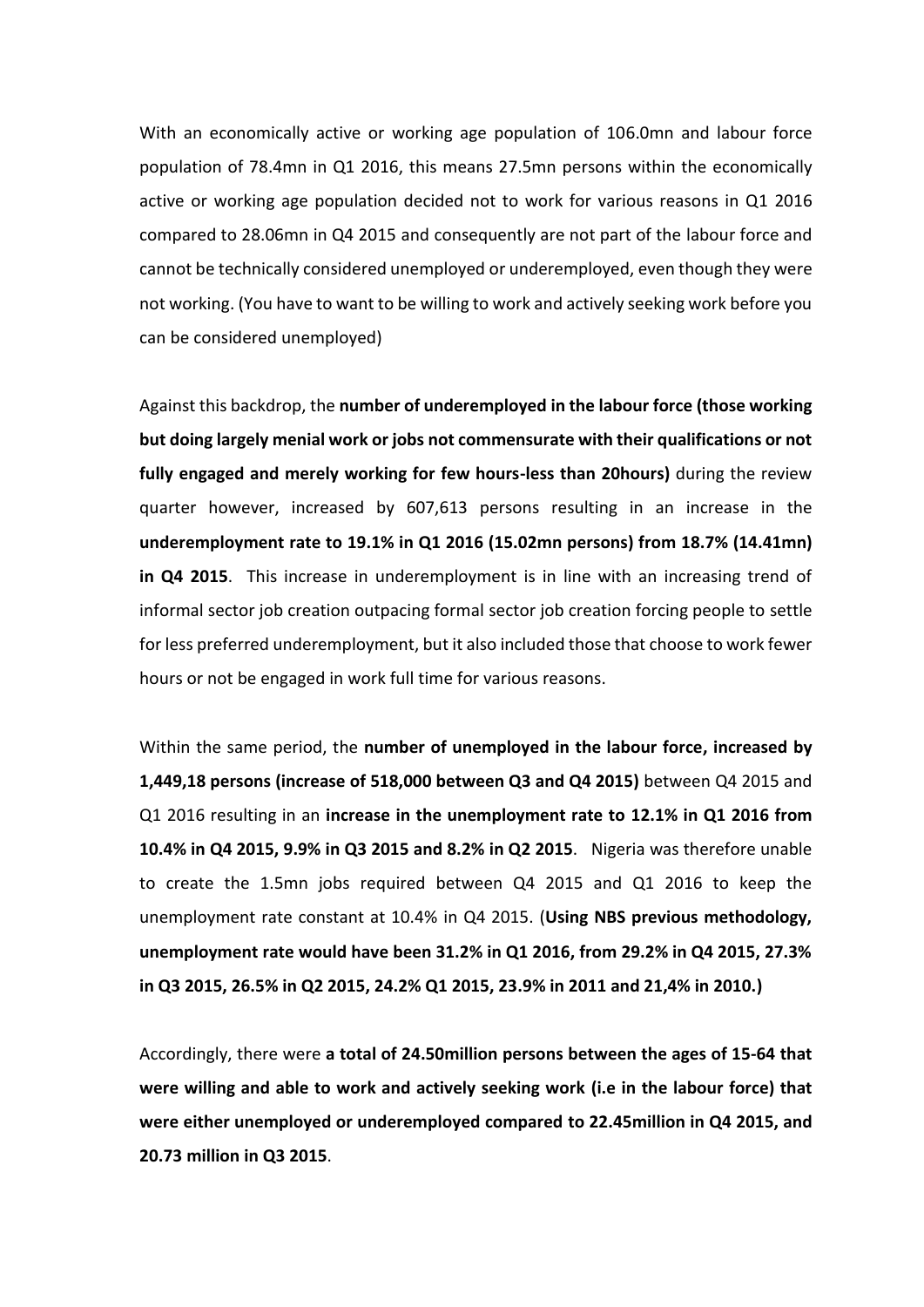#### **Unemployment and Underemployment by Age**

As usual, unemployment and underemployment was highest for persons in the labour force between the ages of **15-24 and 25-34 years which represents the youth population in the labour force**. The **unemployment rate** within the review period was typically highest for those within the **ages of 15-24 at 21.5% in Q1 2016 (56.1% using old methodology), up from 19.0% in Q4 2015 and 17.8% in Q3 2015,** while the **underemployment rate** for those within the **ages 15-24 increased slightly to 34.6% in Q1 2016 from 34.5% in Q4 2015.** For those in the labour force within the **ages of 25-34** however, **unemployment rose to 12.9% in Q1 2016 (32.8% using old methodology), from 11.4% in Q4 2015, while underemployment remained at 19.9% in Q1 2016 similar to Q4 2015.**

Accordingly, **56.1% of Nigerians in the labour force (not entire population) aged 15-24 years were either unemployed or underemployed in Q1 2016** compared to 53.5% in Q4 2015 while **another 32.8% aged 25-34 years were either unemployed or underemployed in Q1 2016 c**ompared to 31.3% in Q4 2015. Accordingly, out of a total youth labour force of 38.2 million (representing 48.7% of total labour force in Nigeria of 78.48mn), a total of **15.2mn of them were either unemployed or underemployed in Q1 2016 representing a youth unemployment rate of 42.24%.**

It is Important to note that there is a **technical distinction between not working and unemployed**. A youth may not be working but may not be unemployed. A youth not working will only be termed unemployed if he is willing and able to work and actively looking for work within the review period. Recall that over 27million persons in the economic active population are not working and are not looking for work but are not unemployed. This 27 million are thus not captured as unemployed even though they don't work. It is also important to note **distinction between unemployed and underemployed**. You are unemployed if you do nothing at all and underemployed if you still manage to do something for some money for at least 20 hours a week but is menial and not fully engaging relative to your skills, time and qualifications. **Also important to note that this methodology doesn't make value judgments about the quality of work or suitability or sufficiency of income earned** in line with international methodology. Sufficiency of income or suitability or quality of jobs is statistically and technically covered under other living standard indicators like poverty).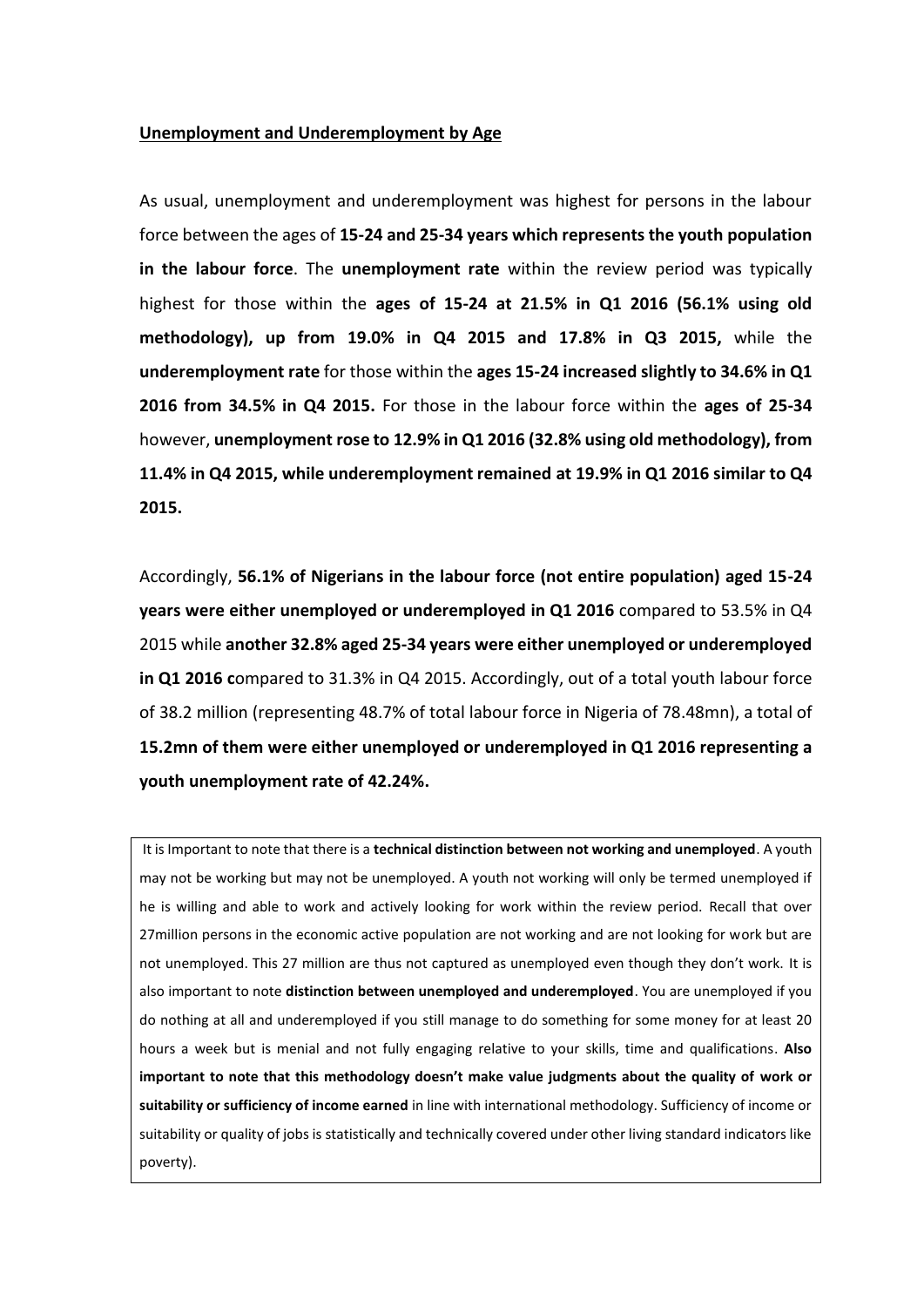#### **Unemployment and Underemployment by Gender**

**Unemployment and underemployment continued to be higher for women than men in Q1 2016.** While 14% (36.2% using old methodology) of women in the labour force (those between 15-65 willing, able and actively working or searching for work) were unemployed in Q1 2016, another 22.2% of women in the labour force were underemployed in Q1 2016. On the other hand, 10.3% (26.5% using old methodology) of males were unemployed in Q3 2015, while another 16.2% of males in the labour force were underemployed.

#### **Urban and Rural Unemployment and Underemployment**

While underemployment continues to be more of a rural phenomenon (23.5% rural underemployment compared to 9.5% urban underemployment) given the nature of their jobs largely as seasonal farmers, unemployment is more of a concern in urban areas (15% urban unemployment compared to 10.8% rural unemployment) given the preference of graduates to search for formal white collar jobs located mostly in urban centres.

#### **Country Comparisons of Unemployment**

Unemployment is not just a Nigerian problem. The International Labour Organisation (ILO) on whose recommendation most countries in the world unemployment methodology is based including Nigeria, states that 201 million people globally are unemployed and this may rise to 219 million by 2019. The ILO has previously forecast a global unemployment rate of 5.9% this year and next, compared with 5.5% before the global financial crisis in 2007, implying that Nigeria's Q1 2016 unemployment rate of 12.1% (not including an additional 19.1% underemployment) is higher than the global average.

The highest unemployment rate in the world is recorded in Djibouti (54%), Congo (46%), Bosnia and Herzegovinian(43%), Haiti (41%), Afghanistan (40%) and Kenya (40%) while the lowest are found in Qatar (0.2%), Cambodia (0.3%), Belarus(1%), Benin (1.0%), Thailand (1.04%), Madagascar (1.2%) Laos (1.4%) and Guinea Bissau(1.8%).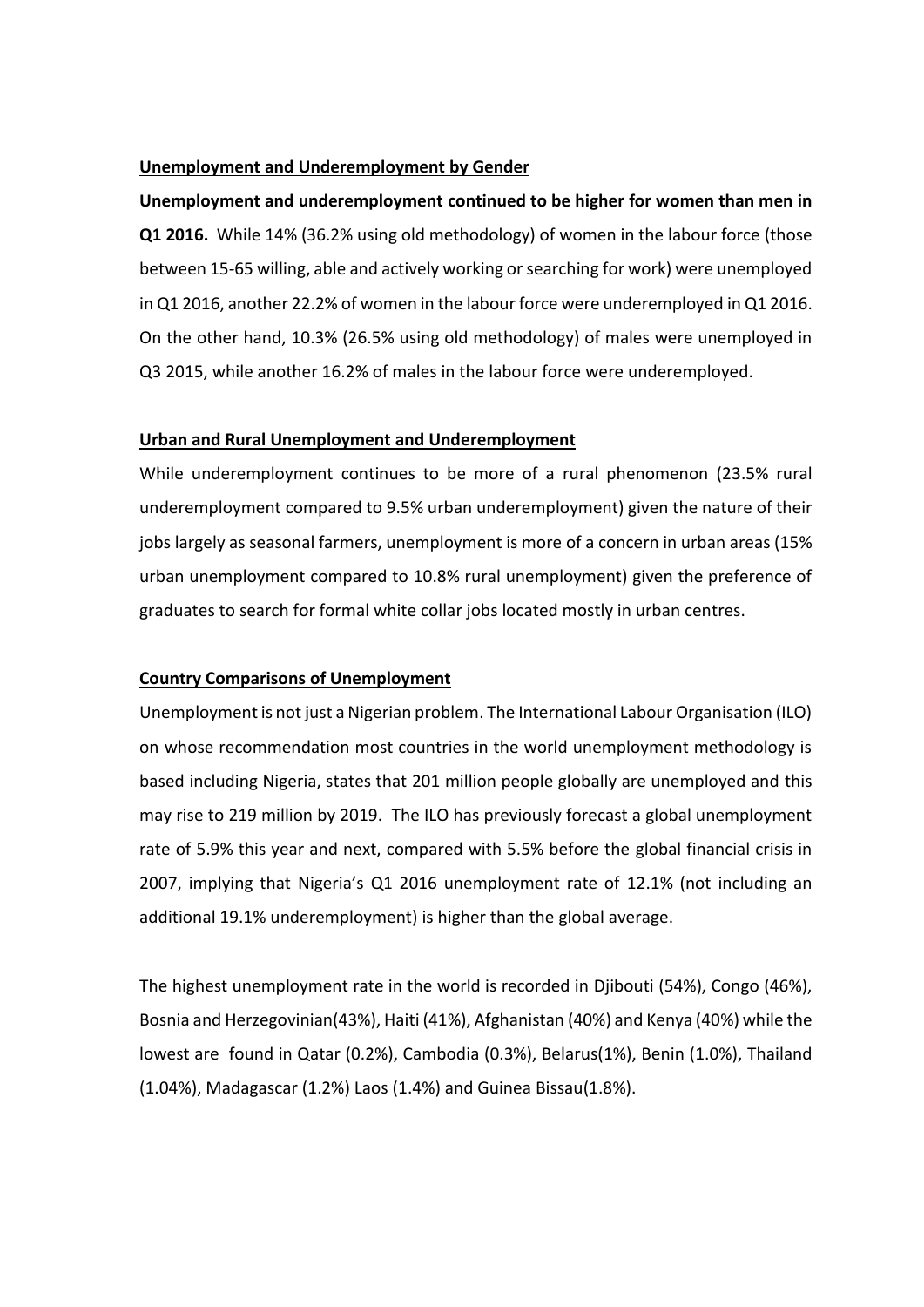| Labour Force Statistics Results, Q1, 2016 |  |  |  |  |
|-------------------------------------------|--|--|--|--|
|-------------------------------------------|--|--|--|--|

| Labour Market Statistics:            | 2014-Q4   | 2015-Q1   | 2015-Q2   | 2015-Q3   | 2015-Q4   | 2016-Q1   | Q1 2016-Q4 2015 % |
|--------------------------------------|-----------|-----------|-----------|-----------|-----------|-----------|-------------------|
| Employed ('000)                      | 66,951.2  | 67,902.5  | 67,947.1  | 68,422.3  | 68,921.8  | 69,001.3  | 0.12              |
| Time-related underemployed ('000)    | 13,052.2  | 12,208.8  | 13,571.1  | 13,205.5  | 14,415.7  | 15,023.3  | 4.21              |
| Full time Employed ('000)            | 53,899.0  | 55,693.7  | 54,376.0  | 55,216.8  | 54,506.1  | 53,978.0  | (0.97)            |
| Unemployed ('000)                    | 17,724.7  | 5,533.6   | 6,063.5   | 7,518.0   | 8,036.1   | 9,485.3   | 18.03             |
| Not in Labour Force ('000)           | 28,838.1  | 29,388.1  | 29,557.0  | 28,373.6  | 28,065.4  | 27,514.8  | (1.96)            |
| Labour Force Pupulation ('000)       | 72,931.6  | 73,436.1  | 74,010.6  | 75,940.4  | 76,957.9  | 78,486.6  | 1.99              |
| <b>Working Age Pupulation ('000)</b> | 101,769.7 | 102,824.2 | 103,567.6 | 104,314.0 | 105,023.3 | 106,001.3 | 0.93              |

| LABOUR FORCE STATISTICS, 2016 Q1 |                     |                           |                          |                                |                            |                   |                           |                       |               |                        |
|----------------------------------|---------------------|---------------------------|--------------------------|--------------------------------|----------------------------|-------------------|---------------------------|-----------------------|---------------|------------------------|
|                                  | <b>LABOUR FORCE</b> | 40<br><b>Work</b><br>Hrs+ | <b>Work</b><br>20-39 Hrs | <b>Work</b><br>$1 -$<br>19 Hrs | Work 0 Hr (Did<br>nothing) | <b>Total</b>      | <b>UNEMPLOYMENT RATES</b> |                       |               | <b>Under</b>           |
|                                  | <b>POPULATION</b>   | <b>Fully Employed</b>     | <b>Under-employed</b>    | Unemployed                     | <b>Unemployed</b>          | <b>Unemployed</b> | <b>OLD</b><br>Nigeria     | <b>NEW</b><br>Nigeria | International | <b>Employment Rate</b> |
| <b>All Groups</b>                | 78,486,570          | 53,977,958                | 15,023,327               | 4,436,077                      | 5,049,207                  | 9,485,284         | 31.2                      | 12.1                  | 6.4           | 19.1                   |
| <b>Educational Group</b>         |                     |                           |                          |                                |                            |                   |                           |                       |               |                        |
| Never Attended                   | 23,576,409          | 15,552,910                | 5,107,269                | 1,504,911                      | 1,411,320                  | 2,916,231         | 34.0                      | 12.4                  | 6.0           | 21.7                   |
| Below primary                    | 524,719             | 396,034                   | 45,423                   | 34,525                         | 48,736                     | 83,261            | 24.5                      | 15.9                  | 9.3           | 8.7                    |
| Primary                          | 15,484,657          | 11,975,243                | 2,199,767                | 651,169                        | 658,478                    | 1,309,647         | 22.7                      | 8.5                   | 4.3           | 14.2                   |
| Secondary                        | 28,103,917          | 18,779,729                | 5,678,588                | 1,671,108                      | 1,974,493                  | 3,645,601         | 33.2                      | 13.0                  | 7.0           | 20.2                   |
| Post Secondary                   | 10,796,868          | 7,274,043                 | 1,992,281                | 574,364                        | 956,180                    | 1,530,545         | 32.6                      | 14.2                  | 8.9           | 18.5                   |
| Agegroup                         |                     |                           |                          |                                |                            |                   |                           |                       |               |                        |
| 15-24                            | 15,490,365          | 6,807,207                 | 5,357,069                | 1,585,160                      | 1,740,929                  | 3,326,089         | 56.1                      | 21.5                  | 11.2          | 34.6                   |
| 25-34                            | 22,759,263          | 15,285,836                | 4,530,458                | 1,332,861                      | 1,610,109                  | 2,942,970         | 32.8                      | 12.9                  | 7.1           | 19.9                   |
| 35-44                            | 19,020,568          | 15,051,788                | 2,436,887                | 719,958                        | 811,935                    | 1,531,894         | 20.9                      | 8.1                   | 4.3           | 12.8                   |
| 45-54                            | 13,534,033          | 10,845,011                | 1,654,791                | 489,250                        | 544,981                    | 1,034,232         | 19.9                      | 7.6                   | 4.0           | 12.2                   |
| 55-64                            | 7,682,340           | 5,988,117                 | 1,044,123                | 308,848                        | 341,252                    | 650,101           | 22.1                      | 8.5                   | 4.4           | 13.6                   |
| Gender                           |                     |                           |                          |                                |                            |                   |                           |                       |               |                        |
| Male                             | 40,297,137          | 29,625,211                | 6,537,190                | 1,929,861                      | 2,204,876                  | 4,134,737         | 26.5                      | 10.3                  | 5.5           | 16.2                   |
| Female                           | 38,189,433          | 24,352,748                | 8,486,138                | 2,506,216                      | 2,844,331                  | 5,350,547         | 36.2                      | 14.0                  | 7.4           | 22.2                   |
| <b>Place of Residence</b>        |                     |                           |                          |                                |                            |                   |                           |                       |               |                        |
| Urban                            | 24,421,712          | 18,437,784                | 2,328,943                | 721,934                        | 2,933,051                  | 3,654,985         | 24.5                      | 15.0                  | 12.0          | 9.5                    |
| Rural                            | 54,064,858          | 35,540,175                | 12,694,384               | 3,714,144                      | 2,116,156                  | 5,830,300         | 34.3                      | 10.8                  | 3.9           | 23.5                   |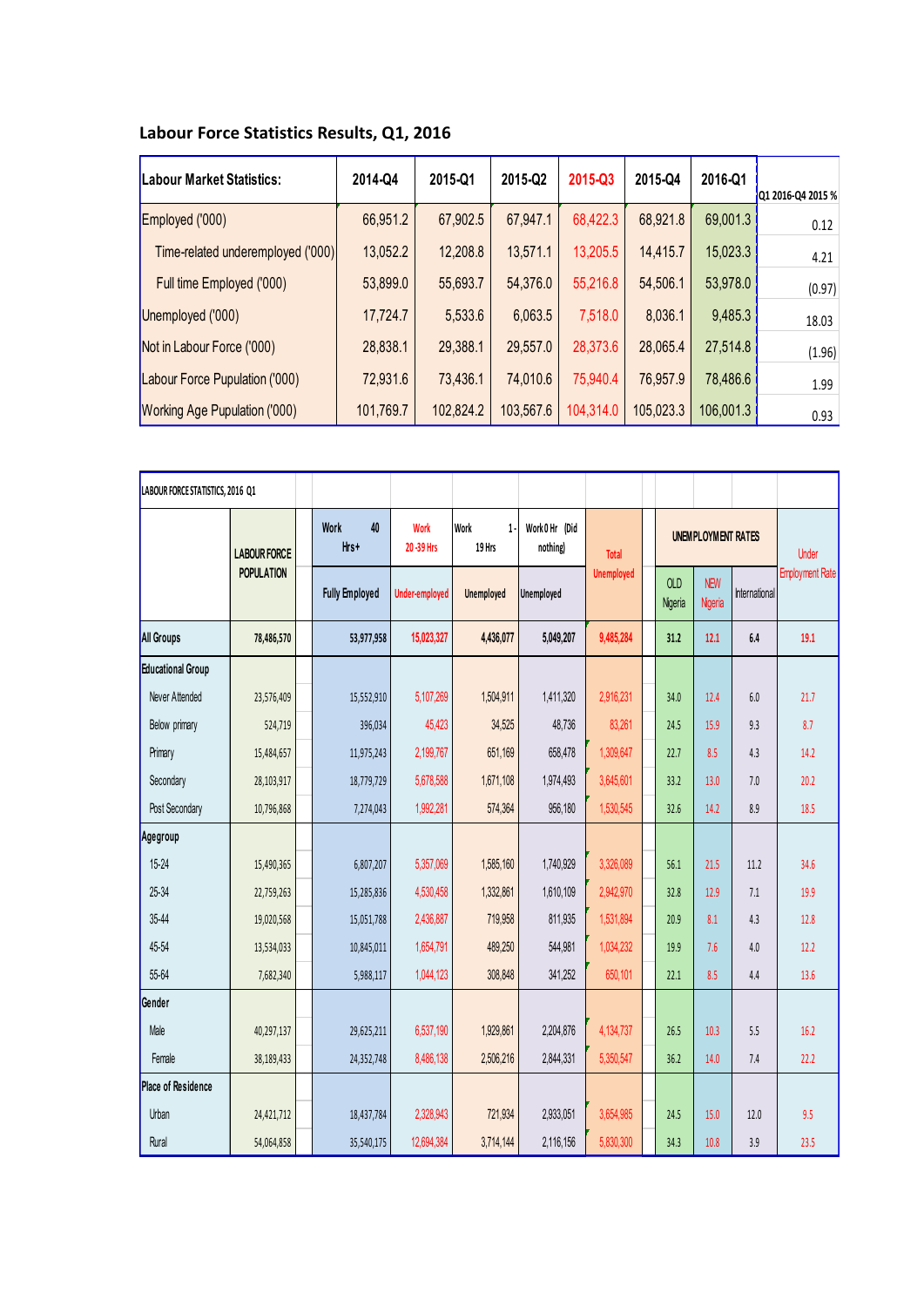## **Labour Force Statistics Results, Q4, 2015**

| LABOUR FORCE STATISTICS, 2015 Q4 |                     |                                 |                          |                   |                            |                   |                       |                       |                                    |                        |
|----------------------------------|---------------------|---------------------------------|--------------------------|-------------------|----------------------------|-------------------|-----------------------|-----------------------|------------------------------------|------------------------|
|                                  | <b>LABOUR FORCE</b> | <b>Work</b><br>40 Hrs+          | <b>Work</b><br>20-39 Hrs | Work<br>1-19 Hrs  | Work 0 Hr<br>(Did nothing) | Total             |                       |                       | <b>UNEMPLOYMENT RATES</b><br>Under |                        |
|                                  | <b>POPULATION</b>   | <b>Fully</b><br><b>Employed</b> | <b>Under-employed</b>    | <b>Unemployed</b> | Unemployed                 | <b>Unemployed</b> | <b>OLD</b><br>Nigeria | <b>NEW</b><br>Nigeria | International                      | <b>Employment Rate</b> |
| <b>All Groups</b>                | 76,957,923          | 54,506,107                      | 14,415,714               | 4,158,872         | 3,877,230                  | 8,036,102         | 29.2                  | 10.4                  | 5.0                                | 18.7                   |
| Educational Group                |                     |                                 |                          |                   |                            |                   |                       |                       |                                    |                        |
| Never Attended                   | 23,509,432          | 16,153,716                      | 4,900,707                | 1,410,871         | 1,083,737                  | 2,494,608         | 31.5                  | 10.6                  | 4.6                                | 20.8                   |
| Below primary                    | 416,447             | 307,479                         | 43,586                   | 32,368            | 37,424                     | 69,792            | 27.2                  | 16.8                  | 9.0                                | 10.5                   |
| Primary                          | 15,379,174          | 11,990,058                      | 2,110,798                | 610,478           | 505,638                    | 1,116,116         | 21.0                  | 7.3                   | 3.3                                | 13.7                   |
| Secondary                        | 27,360,445          | 18,901,460                      | 5,448,919                | 1,566,683         | 1,516,191                  | 3,082,873         | 31.2                  | 11.3                  | 5.5                                | 19.9                   |
| Post Secondary                   | 10,292,425          | 7,153,394                       | 1,911,704                | 538,473           | 734,240                    | 1,272,713         | 30.9                  | 12.4                  | 7.1                                | 18.6                   |
| Agegroup                         |                     |                                 |                          |                   |                            |                   |                       |                       |                                    |                        |
| $15 - 24$                        | 14,894,509          | 7,372,856                       | 5,140,405                | 1,486,105         | 1,336,840                  | 2,822,945         | 53.5                  | 19.0                  | 9.0                                | 34.5                   |
| 25-34                            | 21,825,730          | 15,056,943                      | 4,347,225                | 1,249,572         | 1,236,385                  | 2,485,957         | 31.3                  | 11.4                  | 5.7                                | 19.9                   |
| 35-44                            | 18,944,270          | 15,073,728                      | 2,338,328                | 674,969           | 623,476                    | 1,298,445         | 19.2                  | 6.9                   | 3.3                                | 12.3                   |
| 45-54                            | 13,564,594          | 10,914,548                      | 1,587,863                | 458,678           | 418,485                    | 877,163           | 18.2                  | 6.5                   | 3.1                                | 11.7                   |
| 55-64                            | 7,728,819           | 6,088,032                       | 1,001,894                | 289,549           | 262,044                    | 551,593           | 20.1                  | 7.1                   | 3.4                                | 13.0                   |
| Gender                           |                     |                                 |                          |                   |                            |                   |                       |                       |                                    |                        |
| Male                             | 40,002,550          | 29,994,157                      | 6,272,795                | 1,809,267         | 1,693,100                  | 3,502,366         | 24.4                  | 8.8                   | 4.2                                | 15.7                   |
| Female                           | 36,955,373          | 24,511,950                      | 8,142,919                | 2,349,605         | 2,184,130                  | 4,533,736         | 34.3                  | 12.3                  | 5.9                                | 22.0                   |
| <b>Place of Residence</b>        |                     |                                 |                          |                   |                            |                   |                       |                       |                                    |                        |
| <b>Urban</b>                     | 22,965,538          | 17,801,134                      | 2,234,750                | 676,821           | 2,252,257                  | 2,929,078         | 22.5                  | 12.8                  | 9.8                                | 9.7                    |
| Rural                            | 53,992,385          | 36,704,973                      | 12,180,964               | 3,482,051         | 1,624,973                  | 5,107,024         | 32.0                  | $9.5\,$               | $3.0\,$                            | 22.6                   |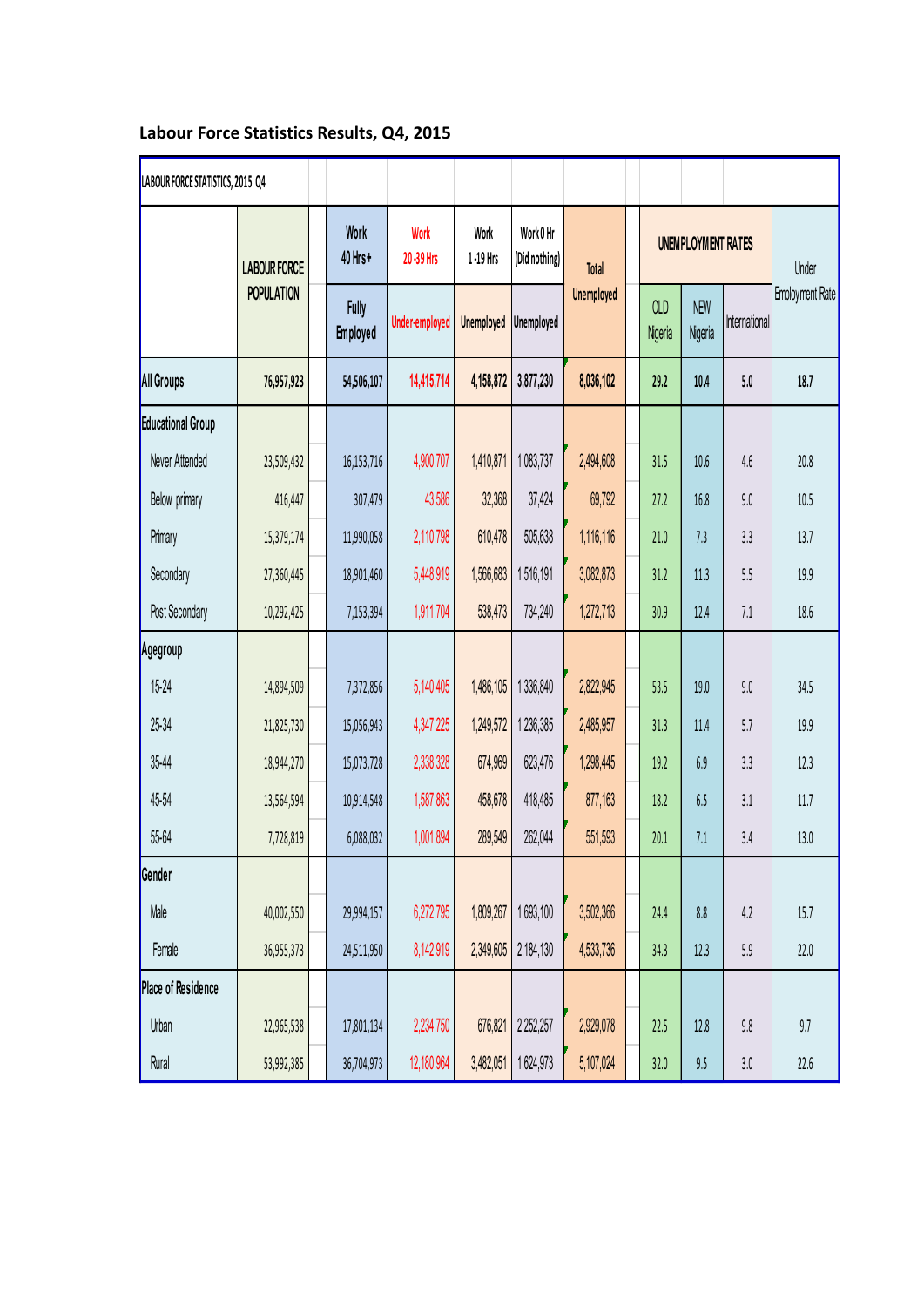

**Unemployment Rate Trend (2010 – Q1, 2016)**



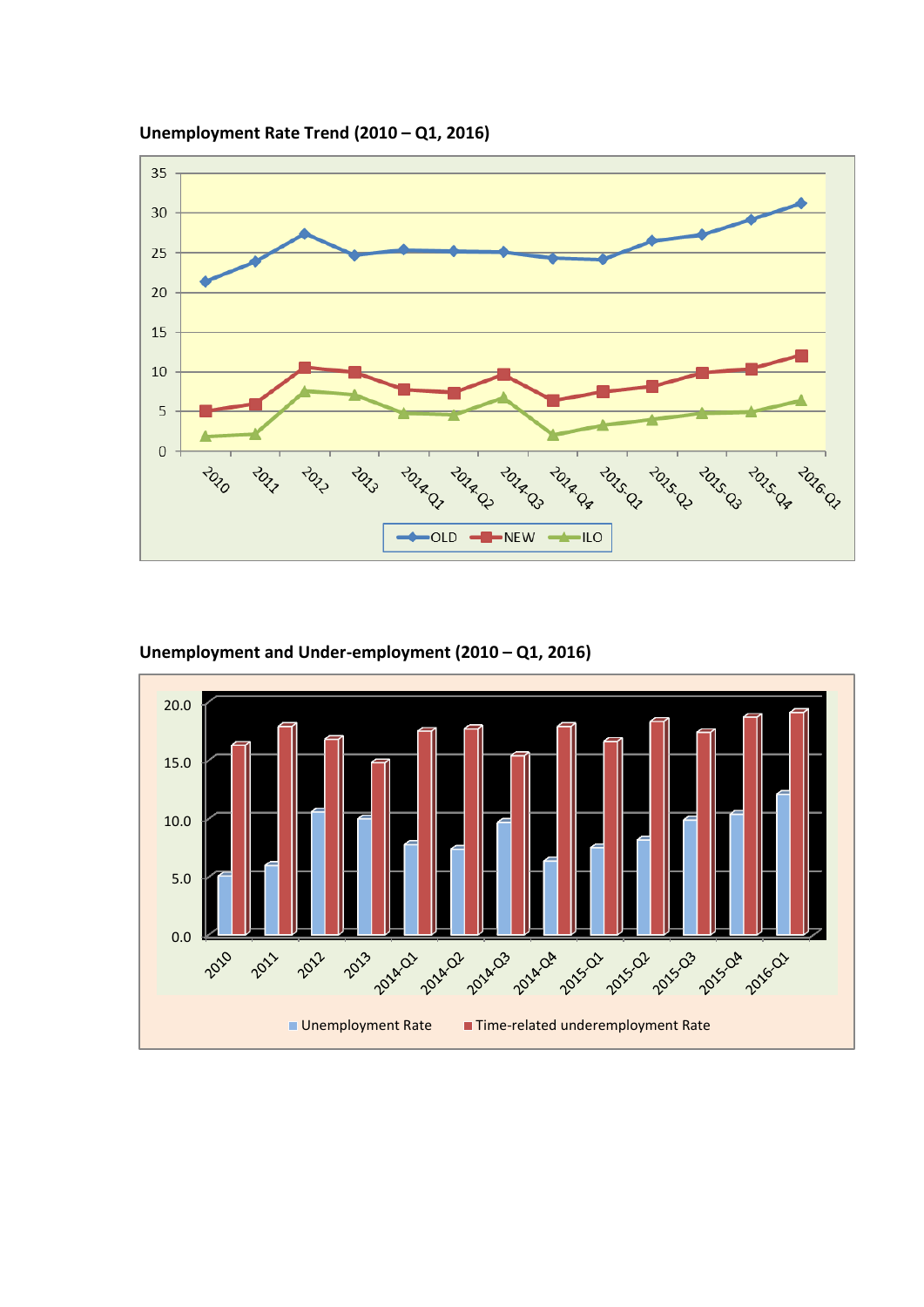

## **Youth Unemployment and Underemployment 2010-Q1 2016**

## **Unemployment Rate by Gender (2010 – Q1, 2016)**

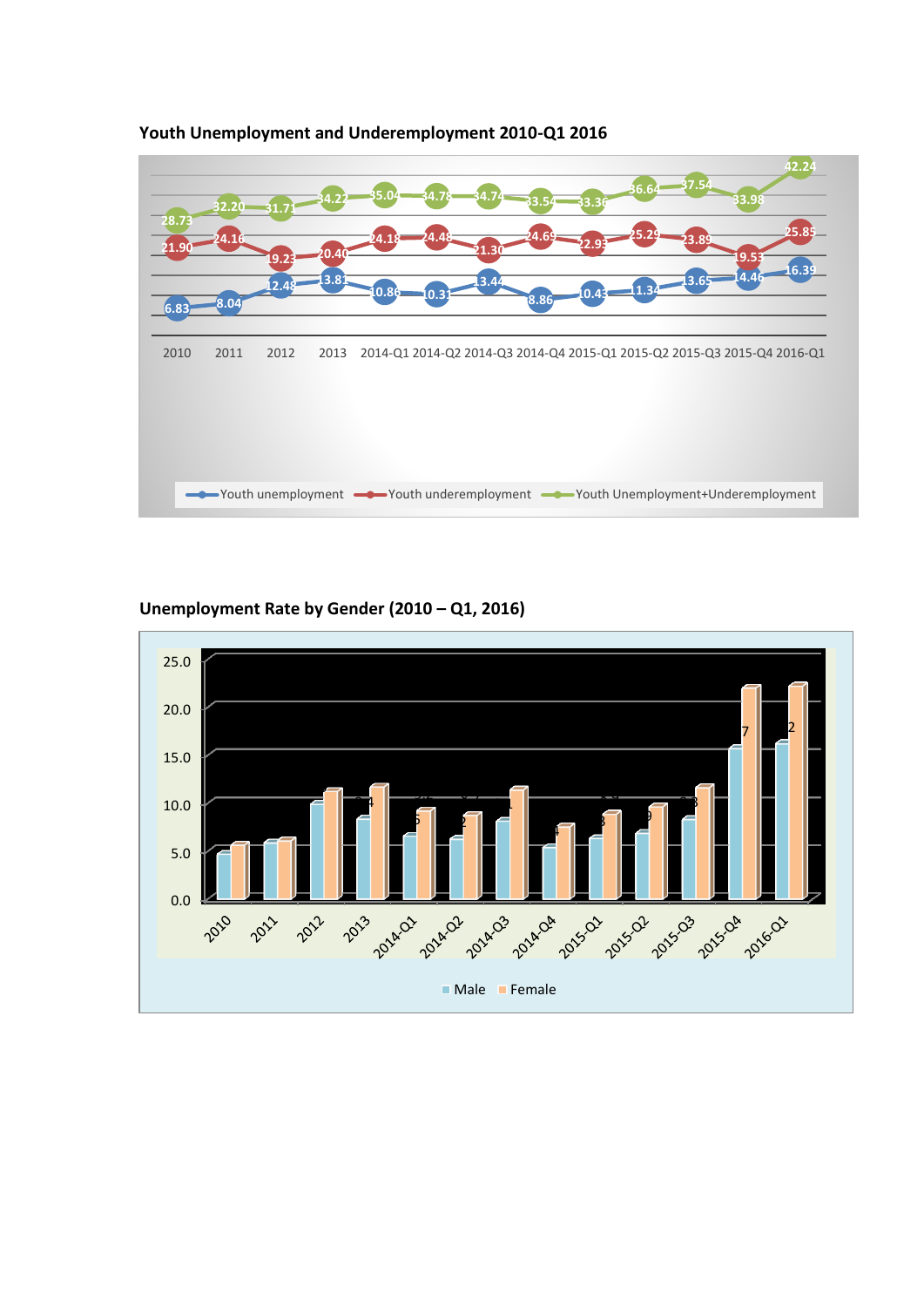## **Selected Countries Unemployment Rates**

| Country                      | Latest | <b>Published</b><br>date | <b>Previous</b> | <b>Highest</b> | Lowest         | <b>Frequency</b> |
|------------------------------|--------|--------------------------|-----------------|----------------|----------------|------------------|
| Djibouti                     | 54     | Dec-10                   | 5               | 10.8           | 2.5            | Monthly          |
| Congo                        | 46.1   | Dec-13                   | 10.3            | 12.1           | 7.2            | Monthly          |
| Bosnia and Herzegovina       | 42.76  | Feb-16                   | 4.05            | 4.3            | 3.9            | Quarterly        |
| Haiti                        | 40.6   | Dec-10                   | 3.3             | 5.6            | 1              | Monthly          |
| Afghanistan                  | 40     | Dec-15                   | 4.3             | 14.2           | 0.4            | Monthly          |
| Kenya                        | 40     | Dec-11                   | 5.1             | 12             | 3.4            | Monthly          |
| Kosovo                       | 35.3   | Dec-14                   | 10.2            | 10.7           | 7.1            | Quarterly        |
| Yemen                        | 29     | Dec-11                   | 10.9            | 10.9           | 6.2            | Monthly          |
| Swaziland                    | 28.5   | Dec-10                   | 11.6            | 13.1           | 5.7            | Monthly          |
| Namibia                      | 28.1   | Dec-14                   | 5.2             | 9.4            | 4.9            | Yearly           |
| South Africa                 | 26.7   | Mar-16                   | 5.8             | 14.1           | 4.8            | Monthly          |
| Palestine                    | 26.6   | Mar-16                   | 7.1             | 13.1           | 2.9            | Monthly          |
| <b>Republic of the Congo</b> | 26.6   | Dec-10                   | 5.7             | 11.1           | $\overline{4}$ | Monthly          |
| Angola                       | 26     | Dec-14                   | 3.8             | 7.1            | 2.9            | Monthly          |
| Lesotho                      | 25.3   | Dec-08                   | 20.9            | 26.94          | 4.41           | Quarterly        |
| Macedonia                    | 24.62  | Dec-15                   | 4.15            | 5.93           | 2.22           | Monthly          |
| Greece                       | 24.22  | Feb-16                   | 6.18            | 11.24          | $\overline{2}$ | Quarterly        |
| <b>Equatorial Guinea</b>     | 22.3   | Dec-09                   | 6.4             | 7.9            | 3.6            | Monthly          |
| Gambia                       | 22     | Dec-10                   | 59.5            | 59.5           | 43.5           | Yearly           |
| Spain                        | 21     | Mar-16                   | 49.1            | 66.9           | 45.4           | Yearly           |
| Guyana                       | 21     | Dec-11                   | 42.89           | 46.1           | 39.03          | Monthly          |
| Spain                        | 21     | Mar-16                   | 9.61            | 40.6           | 7.2            | Yearly           |
| Botswana                     | 20     | Dec-13                   | 25              | 40             | 8              | Yearly           |
| Armenia                      | 19.6   | Dec-15                   | 12.7            | 40             | 12.7           | Yearly           |
| Libya                        | 19.5   | <b>Dec-11</b>            | 30              | 57             | 30             | Yearly           |
| Sudan                        | 19.5   | Dec-14                   | 17.8            | 29             | 13.7           | Yearly           |
| Serbia                       | 17.9   | Dec-15                   | 28.2            | 28.6           | 21.7           | Yearly           |
| Montenegro                   | 17.88  | Apr-16                   | 29.6            | 37.6           | 19.5           | Yearly           |
| Albania                      | 17.7   | Dec-15                   | 24.5            | 31.2           | 21.5           | Quarterly        |
| Croatia                      | 17.2   | Mar-16                   | 25.8            | 35.6           | 8.8            | Quarterly        |
| Mozambique                   | 17     | Dec-07                   | 26.6            | 26.6           | 26.6           | Yearly           |
| Ethiopia                     | 16.8   | Dec-15                   | 26              | 35             | 25             | Yearly           |
| Iraq                         | 16.4   | Dec-14                   | 27.3            | 39.3           | 25.3           | Yearly           |
| Gabon                        | 16     | Dec-10                   | 25.48           | 37.3           | 24.62          | Quarterly        |
| Cape Verde                   | 15.8   | Dec-14                   | 24.39           | 27.92          | 7.3            | Monthly          |
| <b>Bahamas</b>               | 15.7   | Dec-14                   | 19.7            | 22.3           | 1.3            | Yearly           |
| Tunisia                      | 15.4   | Mar-16                   | 6               | 22             | 6              | Yearly           |
| Oman                         | 15     | Dec-11                   | 21              | 28.5           | 11.7           | Yearly           |
| Syria                        | 14.9   | Dec-12                   | 20.9            | 26.94          | 4.41           | Quarterly        |
| Jordan                       | 14.6   | Mar-16                   | 17.8            | 23.8           | 13.9           | Yearly           |
| Eritrea                      | 14.5   | Dec-84                   | 16.6            | 20.7           | 6.3            | Quarterly        |
| Dominican Republic           | 14     | Sep-15                   | 20.7            | 20.7           | 13             | Yearly           |
| New Caledonia                | 13.8   | Dec-09                   | 15.9            | 19.5           | 11.1           | Yearly           |
|                              |        |                          |                 |                |                |                  |
| Sao Tome and Principe        | 13.6   | Dec-12                   | 16.7            | 25.5           | 13.3           | Quarterly        |
| Senegal                      | 13.4   | Dec-15                   | 18.28           | 31             | 10.2           | Monthly          |
| Zambia                       | 13.3   | Dec-14                   | 17.5            | 22.3           | 12.1           | Quarterly        |
| Jamaica                      | 13.1   | Sep-15                   | 17.8            | 23.6           | 12.2           | Monthly          |
| Mauritania                   | 12.85  | Dec-14                   | 18.7            | 18.7           | 17             | Yearly           |
| Egypt                        | 12.7   | Mar-16                   | 17.4            | 26.4           | 16.8           | Yearly           |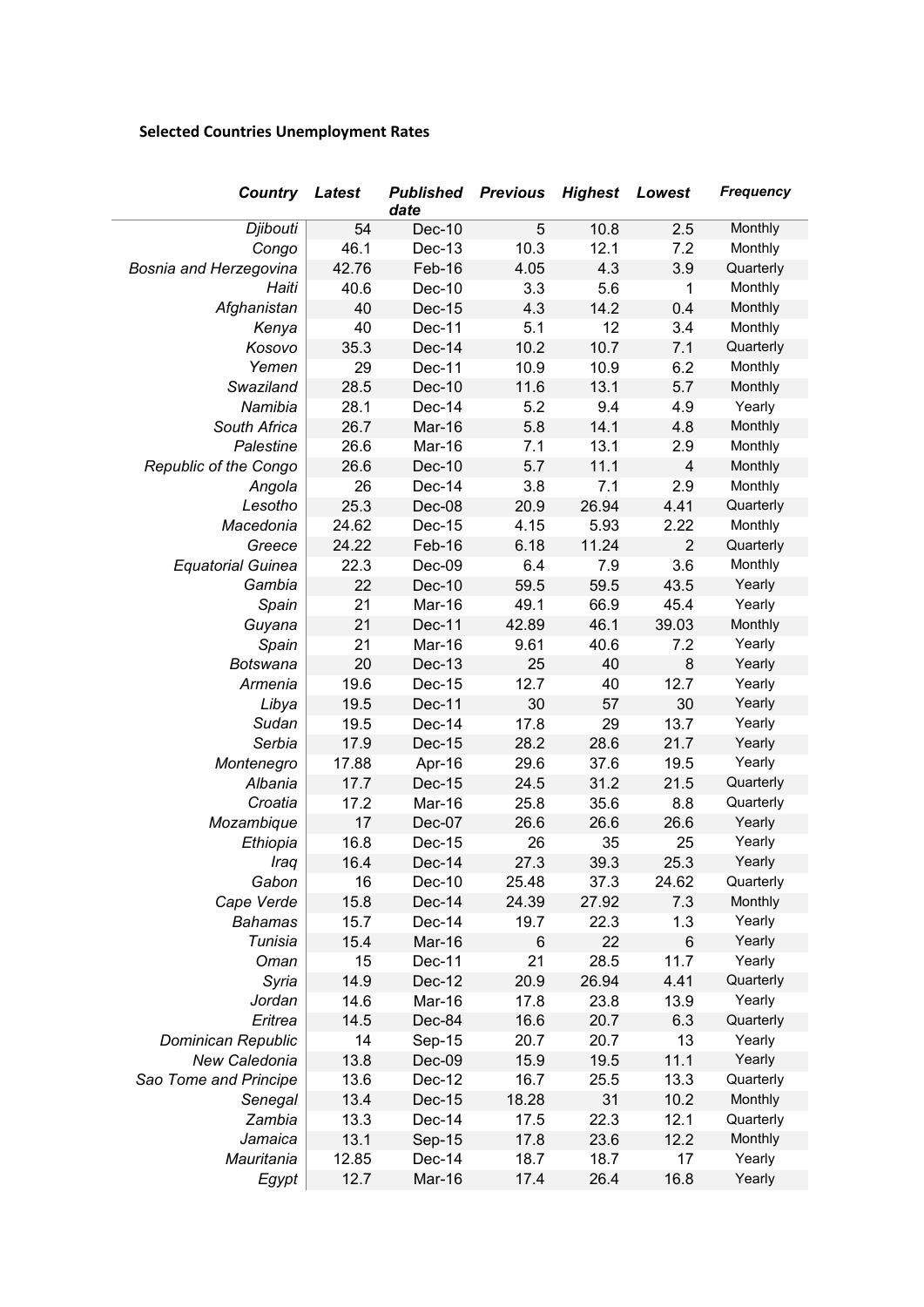| Georgia                  | 12.4           | Dec-14        | 15.1  | 28.1  | 15.1    | Yearly     |
|--------------------------|----------------|---------------|-------|-------|---------|------------|
| Portugal                 | 12.4           | Mar-16        | 14.8  | 16    | 14.8    | Yearly     |
| <b>Nigeria</b>           | 12.1           | <b>Mar-16</b> | 10.4  |       |         | Quarterly  |
| Cyprus                   | 12.1           | Mar-16        | 16.4  | 20.2  | 10.7    | Yearly     |
| Slovenia                 | 12             | Mar-16        | 15.4  | 15.7  | 6.9     | Yearly     |
| South Sudan              | 12             | Dec-08        | 15.4  | 18.9  | 12.4    | Quarterly  |
| Iran                     | 11.8           | Mar-16        | 15    | 15    | 15      | Yearly     |
| Puerto Rico              | 11.8           | Mar-16        | 14.9  | 14.9  | $\bf 8$ | Yearly     |
| Maldives                 | 11.6           | Dec-14        | 13.6  | 14.6  | 10.8    | Quarterly  |
| Mongolia                 | 11.6           | Mar-16        | 14.5  | 14.5  | 14.5    | Yearly     |
| Italy                    | 11.4           | Mar-16        | 14    | 19.7  | 13.9    | Semesterly |
| Italy                    | 11.4           | Mar-16        | 13.8  | 18.6  | 13.8    | Yearly     |
| <b>Barbados</b>          | 11.3           | Sep-15        | 14    | 16.7  | 13.6    | Yearly     |
| Zimbabwe                 | 11.3           | Dec-14        | 12    | 12    | 5.6     | Yearly     |
| Algeria                  | 11.2           | Sep-15        | 13.1  | 19.7  | 12      | Yearly     |
| <b>Belize</b>            | 11.1           | Dec-14        | 13.2  | 16.5  | 9.8     | Quarterly  |
| East Timor               | 11             | Dec-13        | 10.1  | 32.8  | 10.1    | Yearly     |
| <b>Brazil</b>            | 10.9           | Mar-16        | 12.77 | 13.4  | 8.1     | Quarterly  |
| Brazil                   | 10.9           | Mar-16        | 14.6  | 16.9  | 10.3    | Yearly     |
| Turkey                   | 10.9           | Feb-16        | 12.2  | 17.5  | 3.7     | Quarterly  |
| <b>Uzbekistan</b>        | 10.7           | Dec-13        | 12.6  | 16.9  | 3.3     | Monthly    |
| Turkmenistan             | 10.5           | Dec-14        | 12.6  | 15.5  | 6.3     | Monthly    |
| Tanzania                 | 10.3           | Dec-14        | 10.7  | 14.7  | 9.5     | Quarterly  |
| Euro Area                | 10.2           | Mar-16        | 11.7  | 24    | 9.7     | Monthly    |
| France                   | 10.2           | Mar-16        | 11.3  | 14.4  | 9.7     | Yearly     |
| Euro Area                | 10.2           | Mar-16        | 8.3   | 11.6  | 2.8     | Quarterly  |
| France                   | 10.2           | Mar-16        | 11.6  | 13.1  | 5.7     | Monthly    |
| Colombia                 | 10.1           | Mar-16        | 11.9  | 13.2  | 7.6     | Quarterly  |
| Finland                  | 10.1           | Mar-16        | 10.7  | 11.3  | 4.2     | Yearly     |
| Morocco                  | 10             | Mar-16        | 10.6  | 29.5  | 9.8     | Quarterly  |
| <b>Ukraine</b>           | 9.9            | Dec-15        | 11.7  | 23.3  | 8.2     | Yearly     |
| <b>Bulgaria</b>          | 9.88           | Mar-16        | 3.9   | 11    | 3.9     | Yearly     |
| Latvia                   | 9.8            | Dec-15        | 10.9  | 10.9  | 6.2     | Monthly    |
| Poland                   | 9.6            | Apr-16        | 11.1  | 14.8  | 7.3     | Monthly    |
| Slovakia                 | 9.6            | Apr-16        | 10.9  | 11.1  | 10.7    | Yearly     |
| Costa Rica               | 9.5            | Mar-16        | 10.7  | 11    | 10.5    | Yearly     |
| Austria                  | 9.1            | Apr-16        | 9.9   | 19.7  | 5.1     | Quarterly  |
| Suriname                 | 8.9            | Dec-14        | 10.7  | 12.9  | 10.3    | Yearly     |
| European Union           | 8.8            | Mar-16        | 10.3  | 12.1  | 7.2     | Monthly    |
| <b>Belgium</b>           | 8.5            | Mar-16        | 10.2  | 10.7  | 7.1     | Quarterly  |
| Ireland                  | 8.4            | Apr-16        | 10    | 17.87 | 7.3     | Monthly    |
| Lithuania                | 8.3            | Apr-16        | 9.4   | 19.9  | 0.7     | Monthly    |
| Mali                     | 8.2            | Dec-14        | 9.5   | 15.1  | 7.8     | Quarterly  |
| Uruguay                  | 8              | Mar-16        | 9.4   | 11    | 6.5     | Quarterly  |
| Fiji                     | 7.9            | Dec-14        | 10.19 | 19.27 | 4.68    | Monthly    |
| <b>Mauritius</b>         | 7.9            | Dec-15        | 9.7   | 20.7  | 5.4     | Quarterly  |
| Chad                     | 7.8            | Dec-12        | 10    | 20.7  | 0.3     | Monthly    |
| Burundi                  | 7.7            | Dec-12        | 9.9   | 19.79 | 7.36    | Monthly    |
| Central African Republic | 7.6            | Dec-12        | 9.6   | 10.91 | 8.3     | Quarterly  |
| Sweden                   | 7.5            | Apr-16        | 9.4   | 10.9  | 0.8     | Monthly    |
| Bolivia                  | 7.4            | Dec-13        | 8     | 14    | 7       | Yearly     |
| Canada                   | 7.1            | Apr-16        | 8.9   | 11    | 6.7     | Monthly    |
| Canada                   | 7.1            | Apr-16        | 8.6   | 11    | 6.2     | Monthly    |
| Comoros                  | $\overline{7}$ | Dec-12        | 8.6   | 17.3  | 3.7     | Monthly    |
|                          |                |               |       |       |         |            |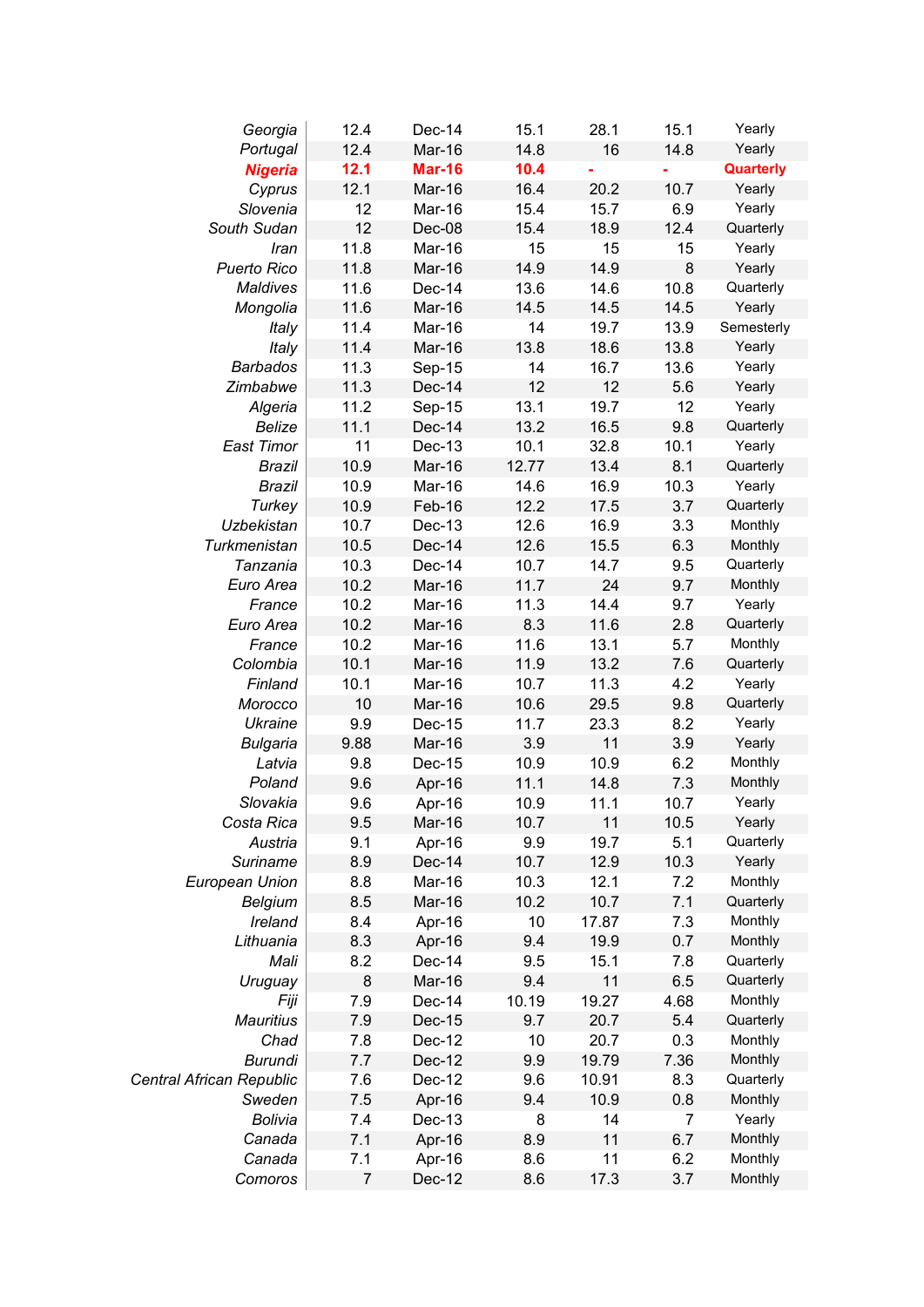| El Salvador                 | $\overline{7}$  | Dec-14 | 8.9            | 15.3             | 2.7             | Monthly   |
|-----------------------------|-----------------|--------|----------------|------------------|-----------------|-----------|
| Peru                        | $\overline{7}$  | May-16 | 10.5           | 10.8             | 3.3             | Yearly    |
| <b>Brunei</b>               | 6.9             | Dec-14 | 8              | 13.4             | 5.4             | Monthly   |
| Togo                        | 6.9             | Dec-13 | 8.3            | 9.4              | 4.6             | Yearly    |
| Nicaragua                   | 6.8             | Dec-14 | 7.4            | 19.7             | 2.7             | Quarterly |
| <b>Burkina Faso</b>         | 6.6             | Dec-14 | 22.6           | 22.6             | 7.8             | Yearly    |
| Malawi                      | 6.6             | Dec-13 | 35             | 35               | 7.7             | Yearly    |
| Estonia                     | 6.5             | Mar-16 | 16.1           | 16.1             | $6\phantom{1}6$ | Yearly    |
| Luxembourg                  | 6.5             | Mar-16 | 7.7            | 10.5             | 1.3             | Monthly   |
| Netherlands                 | 6.4             | Apr-16 | 7.5            | 14.5             | 7.4             | Yearly    |
| Lebanon                     | 6.4             | Dec-14 | 7.1            | 13.1             | 2.9             | Monthly   |
| Netherlands                 | 6.4             | Apr-16 | 13.5           | 20               | $\overline{7}$  | Yearly    |
| Romania                     | 6.4             | Mar-16 | 5.9            | 7.97             | 5.88            | Yearly    |
| Chile                       | 6.3             | Mar-16 | 7.2            | 13               | 5.6             | Monthly   |
| Russia                      | 6               | Mar-16 | 9.3            | 9.3              | 2.9             | Yearly    |
| Hungary                     | 6               | Mar-16 | $\overline{7}$ | 7.1              | 6.9             | Yearly    |
| Russia                      | 6               | Mar-16 | 5.9            | 17.8             | 1.6             | Yearly    |
| Venezuela                   | $6\phantom{1}6$ | Dec-15 | 3.3            | 6.6              | 0.9             | Yearly    |
| Argentina                   | 5.9             | Sep-15 | 3              | 7                | 3               | Yearly    |
| Pakistan                    | 5.9             | Dec-15 | 6.4            | 20.1             | 0.5             | Quarterly |
| Paraguay                    | 5.8             | Dec-15 | 6.5            | 7.3              | 1.4             | Monthly   |
| Philippines                 | 5.8             | Mar-16 | 6.2            | $\boldsymbol{9}$ | 6.2             | Yearly    |
| Australia                   | 5.7             | Apr-16 | 6.4            | 7.9              | 3.6             | Monthly   |
| Australia                   | 5.7             |        | 6.5            | 8.1              | 5.4             | Monthly   |
|                             | 5.7             | Apr-16 | 5.9            | 13.5             | 5.1             | Monthly   |
| <b>Czech Republic</b>       |                 | Apr-16 |                |                  |                 |           |
| <b>New Zealand</b>          | 5.7             | Mar-16 | 6.1            | 11.8             | 5.5             | Monthly   |
| Ecuador                     | 5.65            | Dec-15 | 5.8            | 14.1             | 4.8             | Monthly   |
| Cayman Islands              | 5.6             | Dec-15 | 6.1            | 20.7             | 5.5             | Monthly   |
| Saudi Arabia                | 5.6             | Dec-15 | 6.6            | 20.8             | 5.9             | Quarterly |
| Indonesia                   | 5.5             | Mar-16 | 6              | 7.8              | 3.1             | Quarterly |
| Indonesia                   | 5.5             | Mar-16 | 7.2            | 9.7              | 6               | Quarterly |
| <i><b>Israel</b></i>        | 5.3             | Mar-16 | 5.7            | 13.9             | 5.7             | Quarterly |
| <b>Ivory Coast</b>          | 5.3             | Dec-13 | 5.7            | 11.1             | 4               | Monthly   |
| Ghana                       | 5.2             | Dec-13 | 6.1            | 9.69             | 0.09            | Monthly   |
| Malta                       | 5.2             | Dec-15 | 5.3            | 11.2             | 3.5             | Quarterly |
| <b>United Kingdom</b>       | 5.1             | Mar-16 | 5.48           | 11.86            | 4.54            | Quarterly |
| Kazakhstan                  | 5.1             | Mar-16 | 4.7            | 7.5              | 2.6             | Yearly    |
| <b>United Kingdom</b>       | 5.1             | Mar-16 | 5.7            | 6.3              | 4.35            | Quarterly |
| <b>United States</b>        | 5               | Apr-16 | 6.18           | 11.24            | $\overline{2}$  | Quarterly |
| Azerbaijan                  | 5               | Dec-13 | 5.3            | 11.4             | 4.8             | Monthly   |
| <b>United States</b>        | 5               | Apr-16 | 15.7           | 15.7             | 4.6             | Yearly    |
| India                       | 4.9             | Dec-13 | 5.96           | 12.9             | 5.2             | Yearly    |
| India                       | 4.9             | Dec-13 | 5.3            | 8.24             | 5.2             | Quarterly |
| Seychelles                  | 4.7             | Dec-14 | 5.1            | 9.7              | 4.4             | Monthly   |
| Norway                      | 4.6             | Feb-16 | 5.1            | 12               | 3.4             | Monthly   |
| <b>Bangladesh</b>           | 4.3             | Dec-14 | 5.2            | 11.8             | 5               | Yearly    |
| <b>Honduras</b>             | 4.3             | Dec-13 | 5              | 10.8             | 2.5             | Monthly   |
| Sri Lanka                   | 4.3             | Dec-15 | 5.2            | 9.4              | 4.9             | Yearly    |
| Germany                     | 4.2             | Mar-16 | 1              | 4.7              | 1               | Yearly    |
| Denmark                     | 4.2             | Mar-16 | 4.8            | 4.8              | 2.4             | Monthly   |
| Germany                     | 4.2             | Mar-16 | 4.5            | 5.1              | 4.3             | Yearly    |
| Moldova                     | 4.2             | Dec-15 | 4.5            | 12.1             | 2.9             | Yearly    |
| <b>United Arab Emirates</b> | 4.2             | Dec-12 | 5              | 11.3             | 3.9             | Quarterly |
| North Korea                 | 4.1             | Dec-14 | 4.3            | 6.2              | 2.4             | Monthly   |